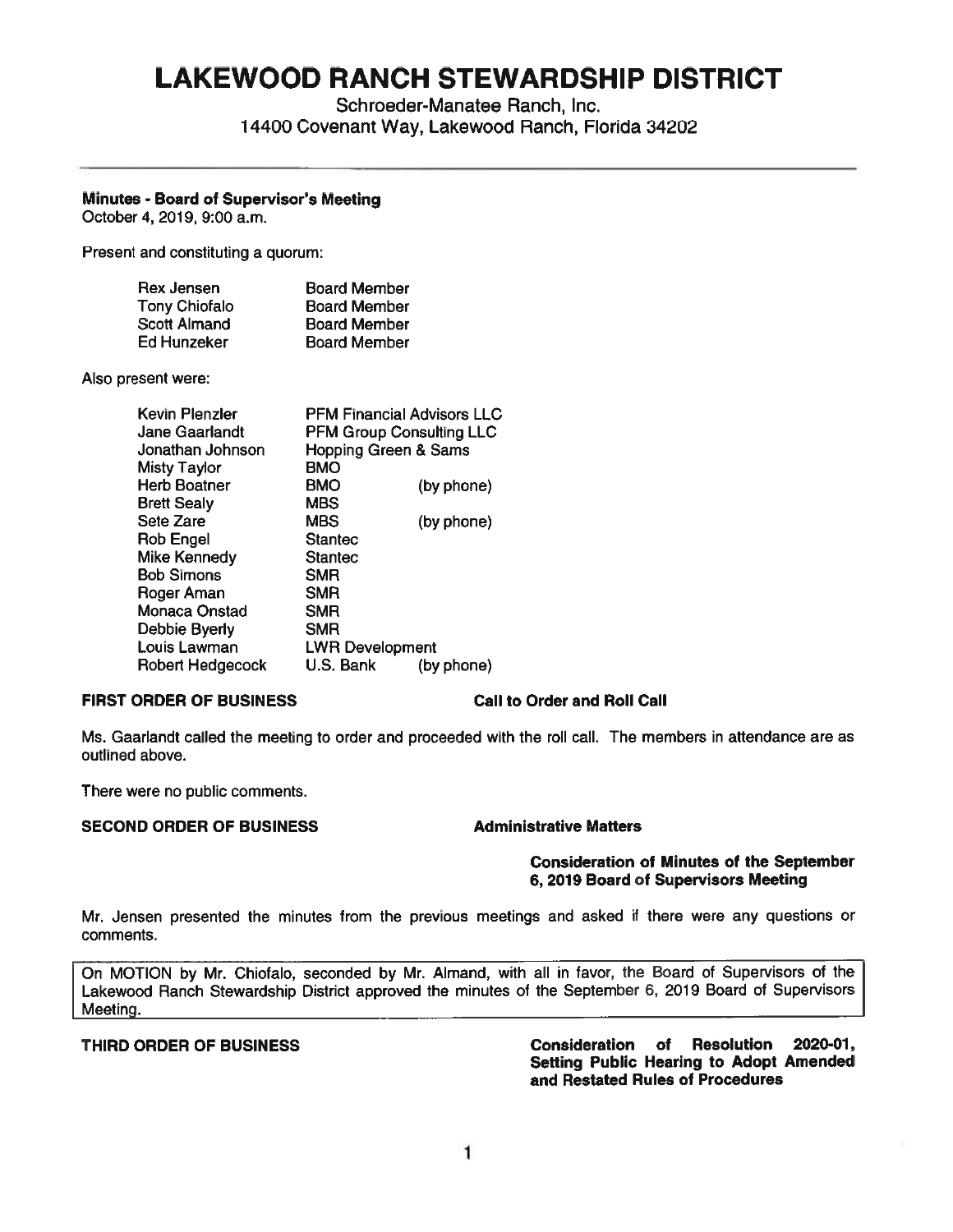- **A. Memorandum of Updated Provisions of the District's Rule of Procedure**
- **B. Redline of Revisions to Rules of Procedure**

Mr. Johnson reviewed the memorandum.

On MOTION by Mr. Chiofalo, seconded by Mr. Almand, with all in favor, the Board of Supervisors of the Lakewood Ranch Stewardship District approved Resolution 2020-01, Setting a Public Hearing for December 6, 2019 at 9:00 a.m. at the current location.

## **FOURTH ORDER OF BUSINESS Consideration of Resolution 2020-02, Ratifying the Sale of the Indigo Expansion Area Project Series 2019 Bonds**

Mr. Johnson provided details of the resolution.

On MOTION by Mr. Almand, seconded by Mr. Chiofalo, with all in favor, the Board of Supervisors of the Lakewood Ranch Stewardship District approved Resolution 2020-02, Ratifying the Sale of the Indigo Expansion Area Project Series 2019 Bonds.

**FIFTH ORDER OF BUSINESS Consideration of Disclosure of Public Financing for Indigo Expansion Area Project** 

Mr. Johnson provided details of the Disclosure.

On MOTION by Mr. Chiofalo, seconded by Mr. Almand, with all in favor, the Board of Supervisors of the Lakewood Ranch Stewardship approved the Disclosure of Public Financing for Indigo Expansion Area Project.

**SIXTH ORDER OF BUSINESS Consideration of Matters Relative to the Taylor Morrison** - **Azario Project, Series 2019 Bond Issuance** 

- A. Presentation of Master Engineer's **Report**
- B. Presentation of Master Assessment **Methodology Report**
- **C. Consideration of Resolution 2020- 03, Declaring Special Assessments**
- **D. Consideration of Resolution 2020- 04, Setting Public Hearing on Assessments**
- E. **Other Matters** (provided under separate cover)

Mr. Sealy provided details on the timeline.

Mr. Johnson reviewed details of the Engineer's Report. Mr. Kennedy confirmed the cost estimate to be reasonable.

Mr. Plenzler reviewed details of the Assessment Report. Mr. Jensen asked the District Engineer for clarification on inclusion of land currently not owned by Taylor Morrison.

Mr. Johnson provided details of the Resolution.

On MOTION by Mr. Almand, seconded by Mr. Hunzeker, with all in favor, the Board of Supervisors of the Lakewood Ranch Stewardship District approved Resolution 2020-03, Declaring Special Assessments.

On MOTION by Mr. Chiofalo, seconded by Mr. Almand, with all in favor, the Board of Supervisors of the Lakewood Ranch Stewardship District approved Resolution 2019-04, Setting a Public Hearing on Assessments for December 6, 2019 at 9:00 a.m. at the current location.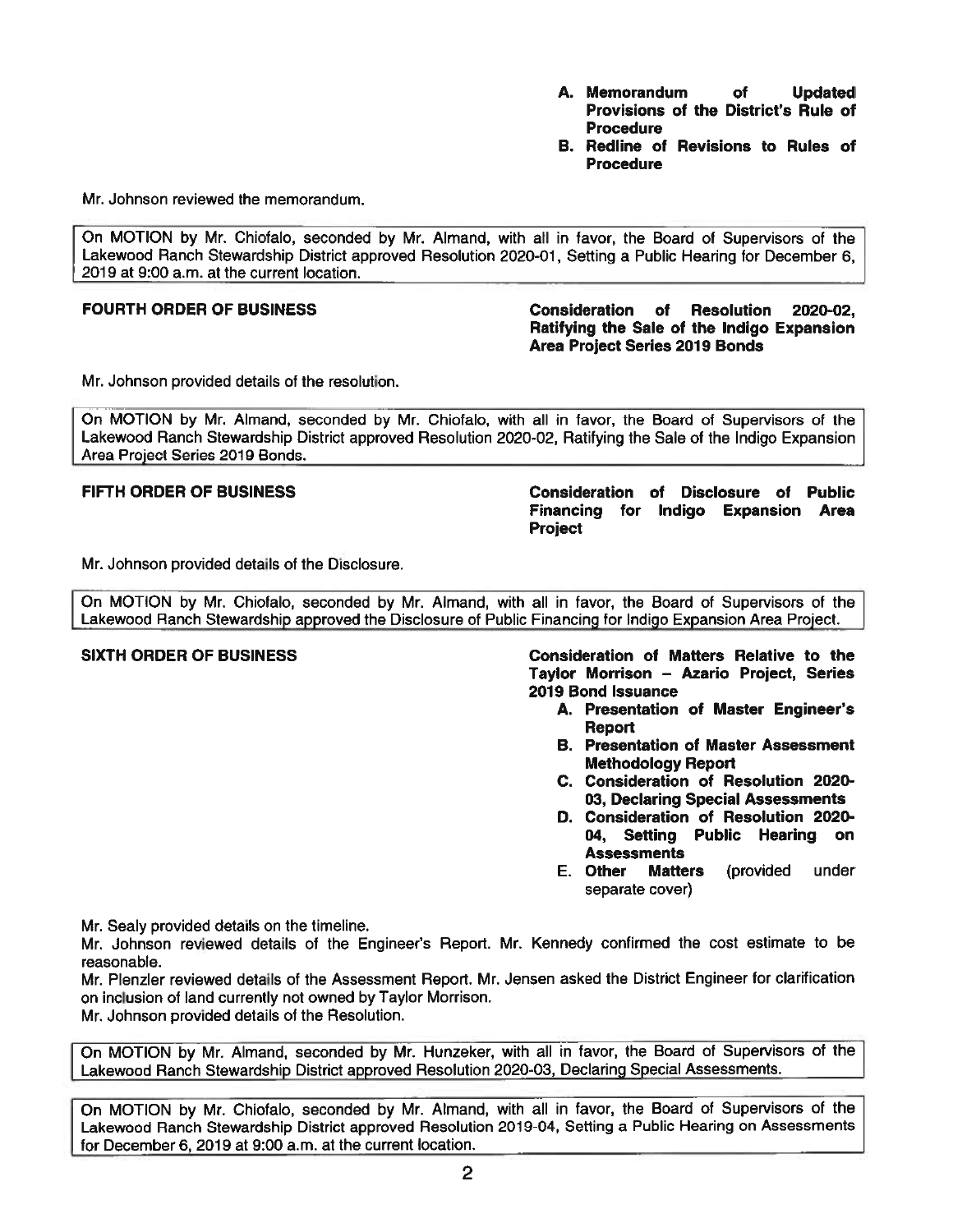There were no additional matters to discuss.

**SEVENTH ORDER OF BUSINESS Consideration of Matters Relative to the Northeast Sector Proiect** - **Phase 2A, Series 2019 Bond Issuance** 

- **A. Presentation of Master Engineer's Report** 
	- **B. Presentation of Supplemental Assessment Methodology Report**
	- **C. Consideration of Resolution 2020- 05, Delegation Resolution** 
		- <sup>o</sup>Twenty-Fifth Supplemental Indenture
		- o Bond Purchase Contract
		- o Preliminary Limited Offering **Memorandum**
		- <sup>o</sup>Continuing Disclosure Agreement
	- D. **Other Matters** (provided under separate cover)

Mr. Engel reviewed the updates to the permitting table.

Mr. Plenzler provided details of the Assessment Report.

Ms. Taylor provided details of the Delegation Resolution. Mr. Plenzler confirmed for the record that he, as Municipal Adviser, was comfortable recommending the parameters as set forth in Section V of the Resolution.

On MOTION by Mr. Almand, seconded by Mr. Chiofalo, with all in favor, the Board of Supervisors of the Lakewood Ranch Stewardship District approved Resolution 2020-05, Delegation Resolution.

There were no additional matters to discuss.

# **EIGHTH ORDER OF BUSINESS** Consideration of Bid Award for Rangeland Parkway at Uihlein Road Phase Ill with SR-64 Turn Lane

- A. Award Recommendation Letter and Bid Tabulation
- **B. Resolution 2020-06, Award of Contract**

Mr. Engel presented the recommendation to award the contract to Ryangolf Corporation for the total bid amount of \$[6,978,473.41](https://6,978,473.41), within budget.

On MOTION by Mr. Chiofalo, seconded by Mr. Almand, with all in favor, the Board of Supervisors of the Lakewood Ranch Stewardship District approved Resolution 2020-06, Award of Contract.

**NINTH ORDER OF BUSINESS Consideration of Agreement between the District and Altec lakes and Natural Areas, Inc. for Landscape and Irrigation Maintenance Services (Bob Gardner Park)** 

Mr. Lawman presented the agreement for the total amount of [\\$109,648.00](https://109,648.00).

On MOTION by Mr. Chiofalo, seconded by Mr. Almand, with all in favor, the Board of Supervisors of the Lakewood Ranch Stewardship approved the Agreement between the District and Altec Lakes and Natural Areas, Inc. for Landscape and Irrigation Maintenance Services in the amount of [\\$109,6458.00](https://109,6458.00).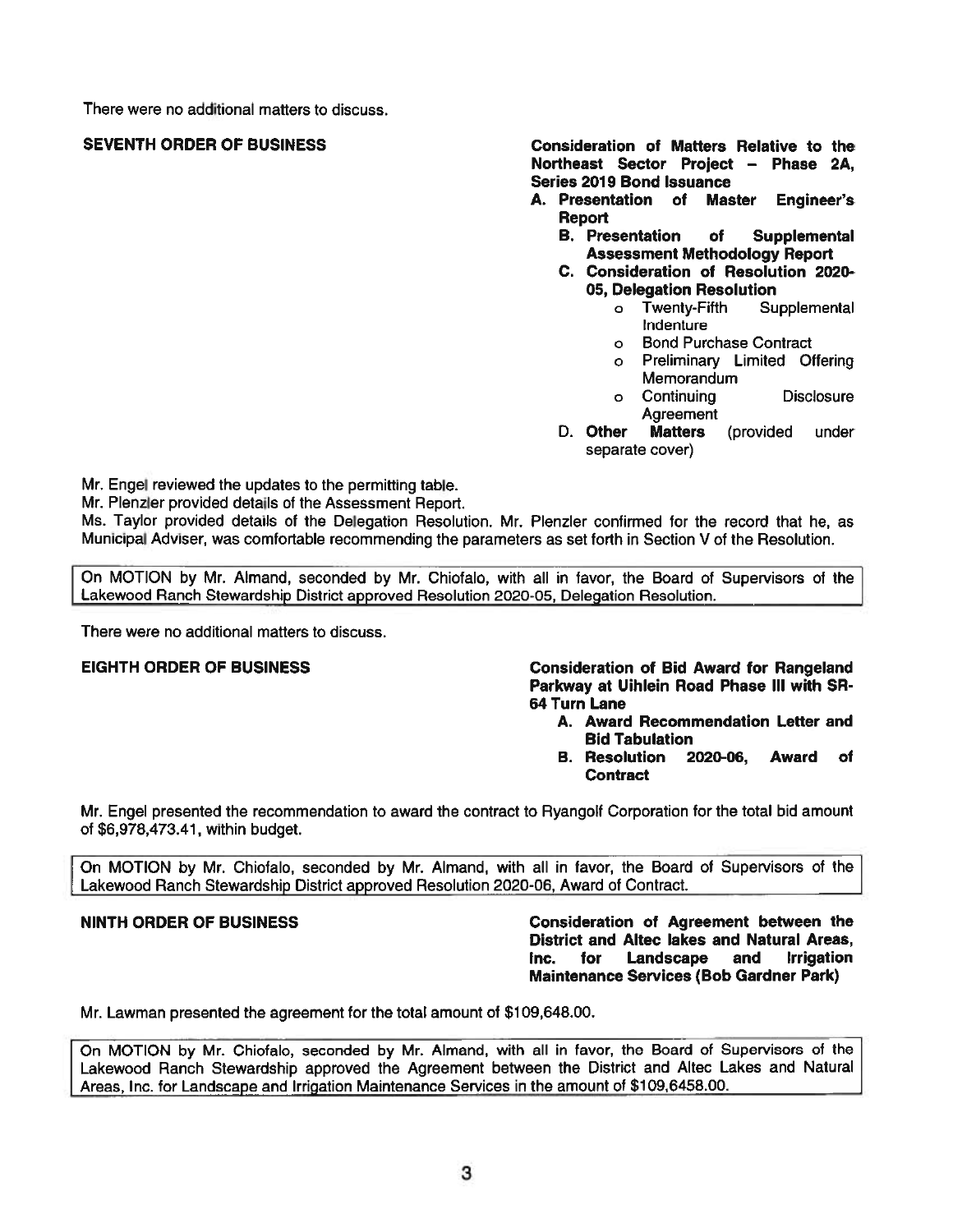TENTH ORDER OF BUSINESS **Consideration of Agreement between the District and Irrigation Design Associates,**  Inc. **for Irrigation Installation Services and Materials** 

- **44 A. <sup>111</sup> Ave from Lorraine Rd. to Bourneside Blvd. Irrigation Construction**
- **B. Bourneside Blvd. Phase 2 North; Lakewood National to SR64 Proiect**

Mr. Lawman presented the agreement for  $44<sup>th</sup>$  Ave for the total amount of \$[281,700.50](https://281,700.50).

On MOTION by Mr. Hunzeker, seconded by Mr. Chiofalo, with all in favor, the Board of Supervisors of the Lakewood Ranch Stewardship approved the Agreement between the District and Irrigation Design Associates, Inc. for Irrigation Construction in the amount of \$[281,700.50](https://281,700.50).

Mr. Lawman presented the agreement for Bourneside Blvd. for the total amount of [153,699.00](https://153,699.00).

On MOTION by Mr. Hunzeker, seconded by Mr. Chiofalo, with all in favor, the Board of Supervisors of the Lakewood Ranch Stewardship approved the Agreement between the District and Irrigation Design Associates, Inc. for Irrigation Installation Services and Materials in the amount of \$[153,699.00](https://153,699.00).

**ELEVENTH ORDER OF BUSINESS Consideration of Agreement between the District and SMR Farms,** LLC for **Landscape Installation Services and Materials** 

- A. 44<sup>th</sup> Ave East; Lorraine Road to **Uihlein Road Proiect**
- **B. Rangeland Pkwy. from Lorraine Road to Uihlein Road Proiect**

Mr. Lawman presented the agreement for **44th Ave** East for the total amount of [\\$272,955.95](https://272,955.95).

On MOTION by Mr. Hunzeker, seconded by Mr. Almand, with all in favor, the Board of Supervisors of the Lakewood Ranch Stewardship approved the Agreement between the District and SMR Farms, LLC for Landscape Installation Services and Materials in the amount of \$[272,955.95](https://272,955.95).

Mr. Lawman presented the agreement for Rangeland Pkwy. for the total amount of \$278,223.00..

On MOTION by Mr. Chiofalo, seconded by Mr. Hunzeker with all in favor, the Board of Supervisors of the Lakewood Ranch Stewardship approved the Agreement between the District and SMR Farms, LLC for Landscape Installation Services and Materials in the amount of \$[278,223.00](https://278,223.00).

### **TWELFTH ORDER OF BUSINESS Consideration of Proposals of Services and Fee from EcoTech Environmental LLC**

A. Roger Hill Park - NW-W67 and NW-**W35B** 

**Wetland and Wetland Buffer Exotic Vegetation Removal Activities** 

**B. Waterside Place Wetland Buffer Restoration Planting** 

Mr. Lawman presented the proposal for Roger Hill Park for the total amount of \$[32,925.00](https://32,925.00).

On MOTION by Mr. Hunzeker, seconded by Mr. Chiofalo, with all in favor, the Board of Supervisors of the Lakewood Ranch Stewardship approved the Proposal from EcoTech Environmental in the amount of \$[32,925.00](https://32,925.00).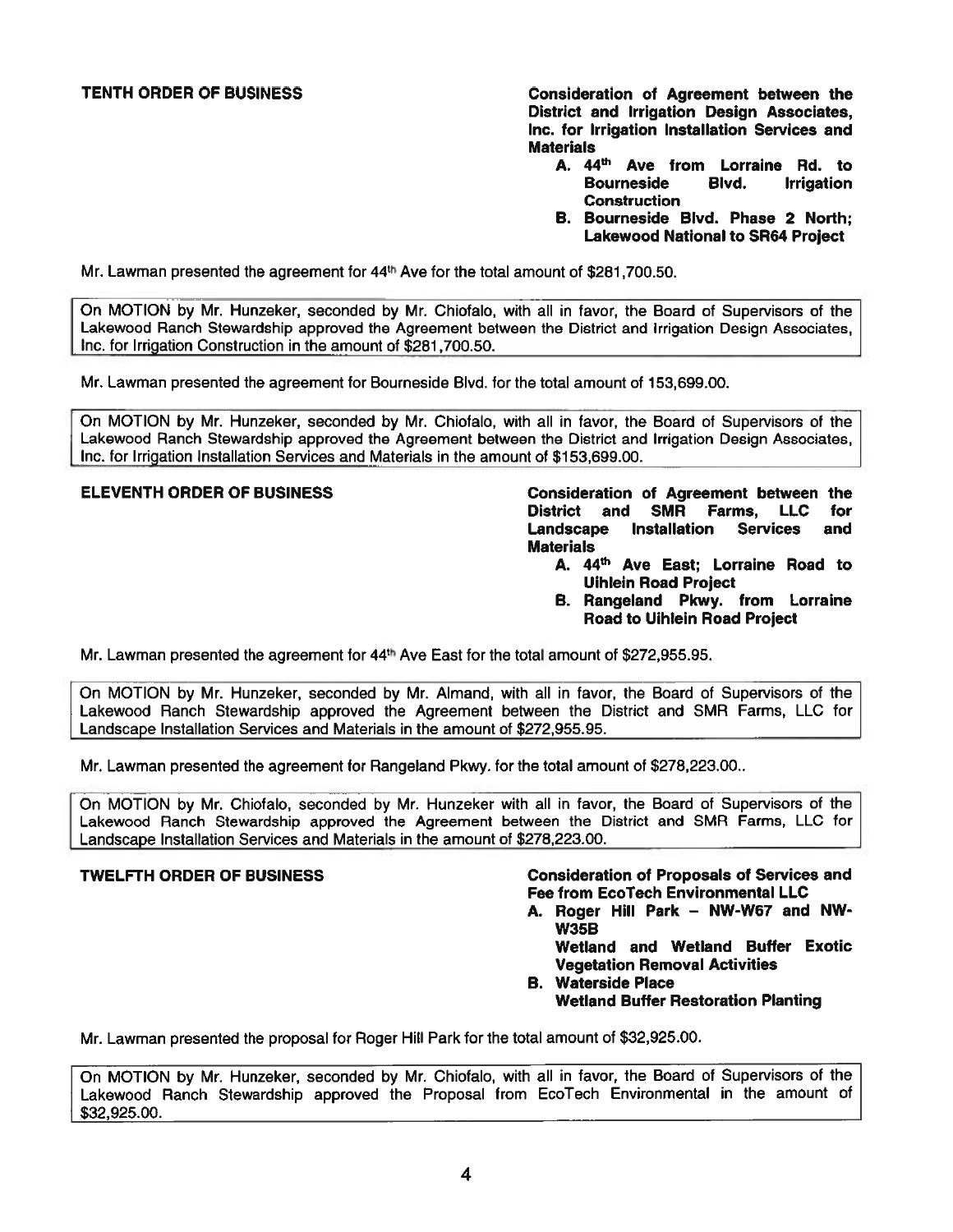Mr. Lawman presented the proposal for Waterside Place for the total amount of \$[33,125.00](https://33,125.00). Both proposals are within Budget.

On MOTION by Mr. Chiofalo, seconded by Mr. Almand, with all in favor, the Board of Supervisors of the Lakewood Ranch Stewardship approved the Proposal from EcoTech Environmental in the amount of \$33, 125.00.

**THIRTEENTH ORDER OF BUSINESS Consideration of Agreement between the District and VGlobalTech for Website Auditing, Remediation, and Maintenance Services** (provided under separate cover)

Mr. Johnson presented the agreement.

On MOTION by Mr. Almand, seconded by Mr. Chiofalo, with all in favor, the Board of Supervisors of the Lakewood Ranch Stewardship approved the Agreement between the District and VGlobalTech for Website Auditina, Remediation, and Maintenance Services.

# **FOURTEENTH ORDER OF BUSINESS FINANCIAL PROPERTY FINANCIAL Matters**

Mr. Almand presented for the Board's Consideration:

**Draw Requests & Requisitions** 

**Requisition List for Draw No. 26 Del Webb • Series 2017 A Bond** 

On MOTION by Mr. Chiofalo, seconded by Mr. Hunzeker, with all in favor, the Board of Supervisors of the Lakewood Ranch Stewardship District approved Draw No. 26, Del Webb-Series 2017 A Bond.

> **Requisition List for Draw No. 3 Lakewood Centre North Pre-Funding**

On MOTION by Mr. Chiofalo, seconded by Mr. Hunzeker, with all in favor, the Board of Supervisors of the Lakewood Ranch Stewardship District approved Draw No. 3, Lakewood Centre North - Pre-Funding.

> **Requisition List for Draw No. 10 Lakewood Centre & NW Sector Series 2018 Bond**

On MOTION by Mr. Chiofalo, seconded by Mr. Hunzeker, with all in favor, the Board of Supervisors of the Lakewood Ranch Stewardship District approved Draw No. 10 for Lakewood Centre & NW Sector.

> **Requisition List No. 27 Lakewood Centre South Pre-Funding**

On MOTION by Mr. Chiofalo, seconded by Mr. Hunzeker, with all in favor, the Board of Supervisors of the Lakewood Ranch Stewardship District approved Requisition List No. 27 for Lakewood Centre South.

> **Requisition List No. 11 Northeast Sector Phase 1B Series 2018 Bond**

On MOTION by Mr. Chiofalo, seconded by Mr. Hunzeker, with all in favor, the Board of Supervisors of the Lakewood Ranch Stewardship District approved Requisition List No. 11 for Northeast Sector Phase 1B.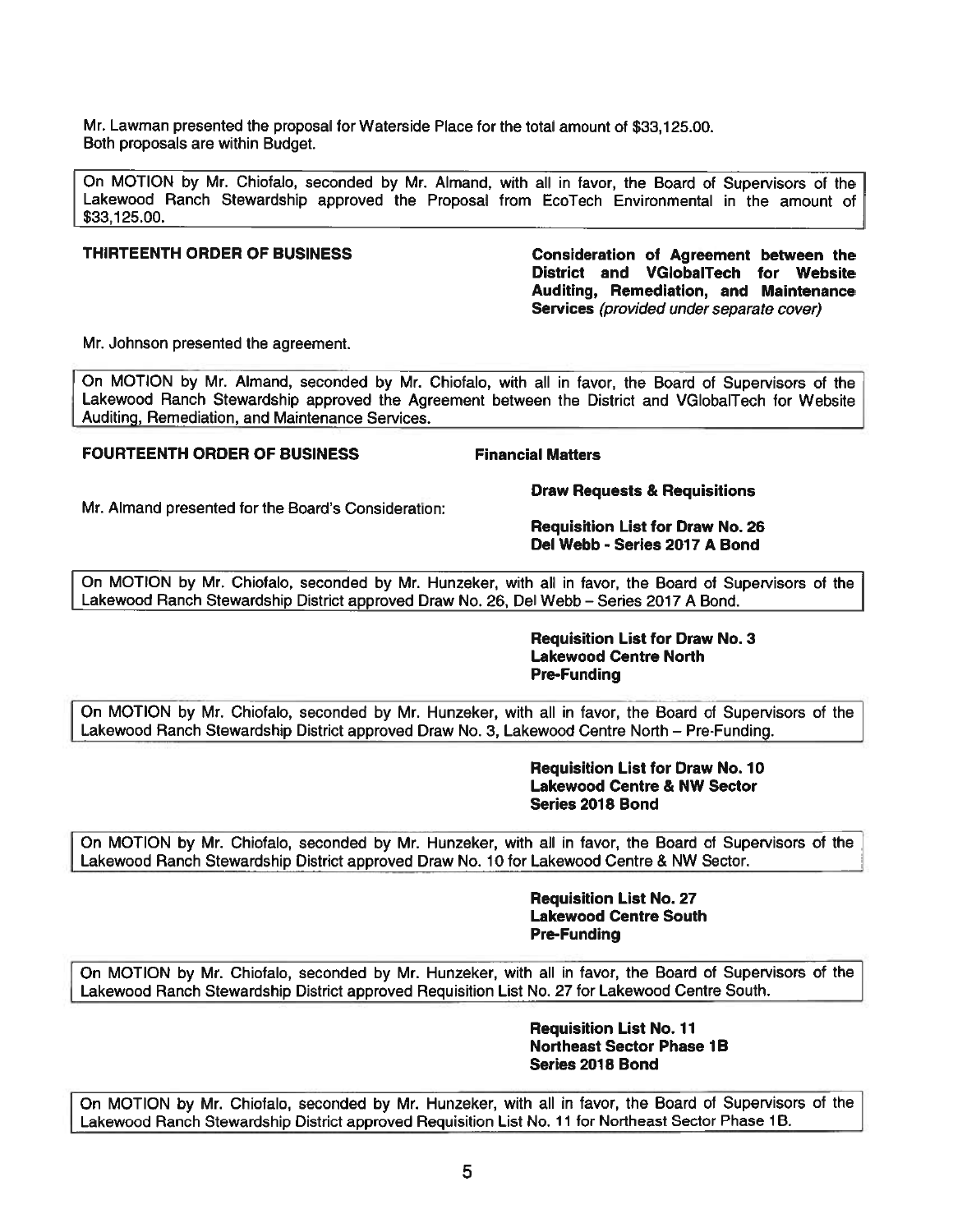# **Requisition List No. 52 The Villages of Lakewood Ranch South**  - **Pre-Funding**

On MOTION by Mr. Chiofalo, seconded by Mr. Hunzeker, with all in favor, the Board of Supervisors of the Lakewood Ranch Stewardship District accepted the Pre-Funding and approved payment of Requisition List No. 52 for The Villages of Lakewood Ranch South.

> **Requisition List for Draw No. 45 The Villages of Lakewood Ranch South** • **Series 2016 A Bond**

On MOTION by Mr. Chiofalo, seconded by Mr. Hunzeker, with all in favor, the Board of Supervisors of the Lakewood Ranch Stewardship District approved Draw No. 45 for The Villages of Lakewood Ranch South -Series 2016 A Bonds.

# **FIFTEENTH ORDER OF BUSINESS** Compilation Report

No Comments.

# **SIXTEENTH ORDER OF BUSINESS STATES Staff Reports**

**Manager's Report** - Ms. Gaarlandt noted that as of the November meeting agenda packets will be in digital format.

Attorney's Report - No report.

# **Engineer's Report** -

Mr. Engel presented for the Board's approval: **Specific Authorization No. 112** 

**Stantec General Engineering Services (Fiscal Year 2019-2020)** 

On MOTION by Mr. Chiofalo, seconded by Mr. Almand, with all in favor, the Board of Supervisors of the Lakewood Ranch Stewardship District approved Specific Authorization No. 112, Stantec.

> **Change Order No. 75 Under Specific Authorization No. 76 Stantec**  Waterside Water Utilities - Miscellaneous **Services Project**

On MOTION by Mr. Chiofalo, seconded by Mr. Hunzeker, with all in favor, the Board of Supervisors of the Lakewood Ranch Stewardship District approved Change Order No. 75 Under Specific Authorization No. 76, Stantec.

> **Change Order No. 5 C** & **M Road Builders, Inc. Waterside neighborhood 8 Deduct Sodding; Add electrical panel for Rosemont Meter and Master Meter By-Pass per Owner**

> **Change Order No. 11 E.T. MacKenzie of Florida, Inc. 44th Ave East Phase V Additional Services to install CS-20 and make modifications to CS-22 and CS-23**

**Tabled** 

Tabled